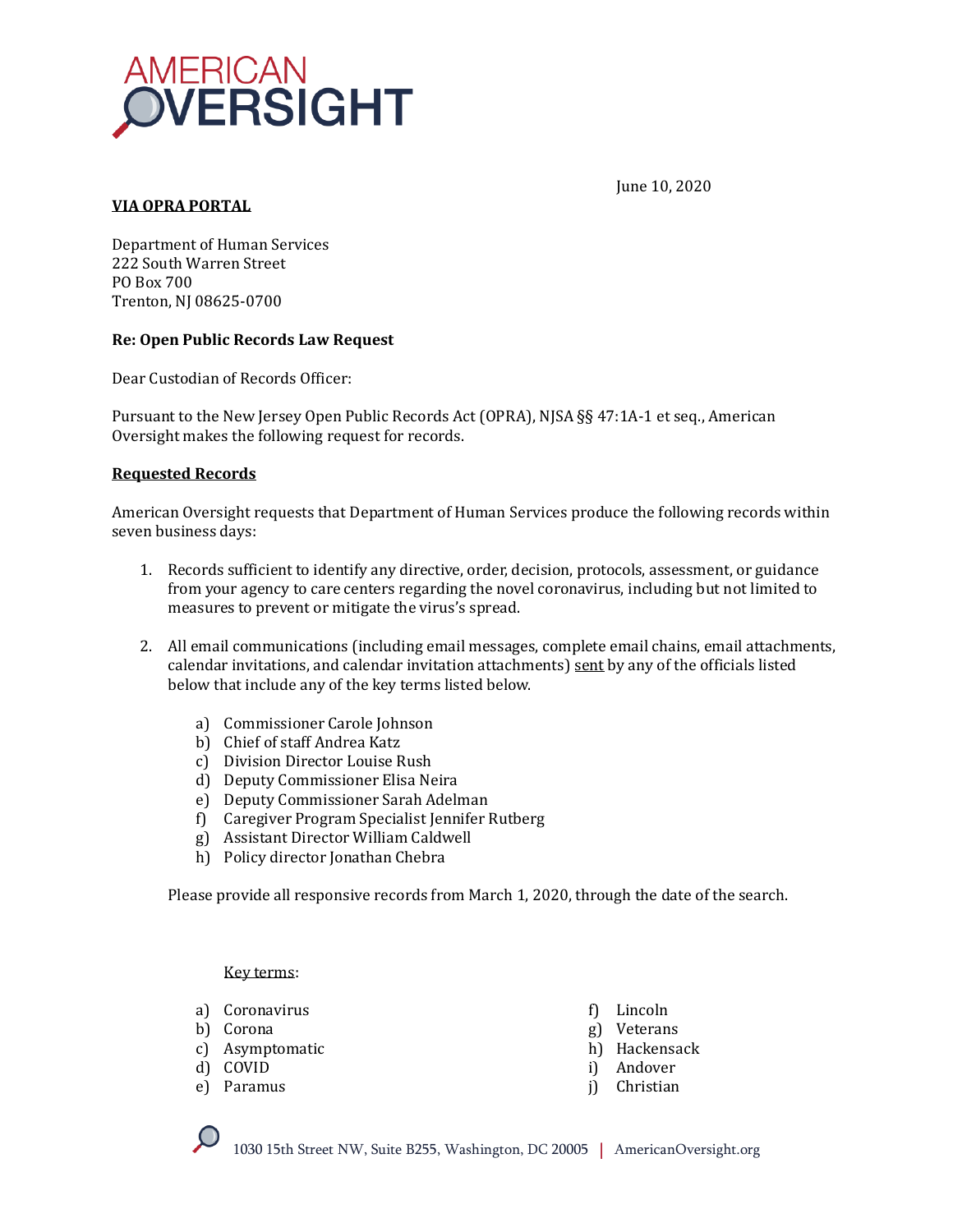- k) St. Joseph
- l) Hammonton
- m) CareOne
- n) Oakland
- o) Atrium
- p) Aristacare
- q) Bergen

In an effort to accommodate Department of Health and reduce the number of potentially responsive records to be processed and produced, American Oversight has limited its request to emails sent by the individuals listed above. To be clear, however, American Oversight still requests that complete email chains be produced, displaying both sent and received messages. This means, for example, that both Commissioner Johnson's response to an email with a key term and the initial received message are responsive to this request and should be produced.

American Oversight insists that your agency use the most up-to-date technologies to search for responsive information and take steps to ensure that the most complete repositories of information are searched. American Oversight is available to work with you to craft appropriate search terms. **However, custodian searches are still required; agencies may not have direct access to files stored in .PST files, outside of network drives, in paper format, or in personal email accounts.**

In the event some portions of the requested records are properly exempt from disclosure pursuant to NJSA §§ 47:1A-1 et seq., please disclose any reasonably segregable non-exempt portions of the requested records. If it is your position that a document contains non-exempt segments, but that those non-exempt segments are so dispersed throughout the document as to make segregation impossible, please state what portion of the document is non-exempt, and how the material is dispersed throughout the document. If a request is denied in whole, please state specifically that it is not reasonable to segregate portions of the record for release.

You should institute a preservation hold on information responsive to this request**.** American Oversight intends to pursue all legal avenues to enforce its right of access under NJSA §§ 47:1A-1 et seq., including litigation if necessary. Accordingly, your agency is on notice that litigation is reasonably foreseeable.

To ensure that this request is properly construed, that searches are conducted in an adequate but efficient manner, and that extraneous costs are not incurred, American Oversight welcomes an opportunity to discuss its request with you before you undertake your search or incur search or duplication costs. By working together at the outset, American Oversight and you can decrease the likelihood of costly and time-consuming litigation in the future.

Where possible, please provide responsive material in electronic format by email or in PDF or TIF format on a USB drive. Please send any responsive material being sent by mail to American Oversight, 1030 15th Street NW, Suite B255, Washington, DC 20005. If it will accelerate release of responsive records to American Oversight, please also provide responsive material on a rolling basis. Please consult with American Oversight on any fees the agency expects it may assess.

We understand that your office's capacity may be impacted by the COVID-19 outbreak and response efforts. Should that be the case, we would be happy to discuss potential streamlining or narrowing of our request, reasonable delays in processing this request, or other accommodations. Please feel free to contact us at the telephone number listed in the final paragraph of this letter; we look forward to working with you.

# **Conclusion**

American Oversight is a  $501(c)(3)$  nonprofit with the mission to promote transparency in government, to educate the public about government activities, and to ensure the accountability of government